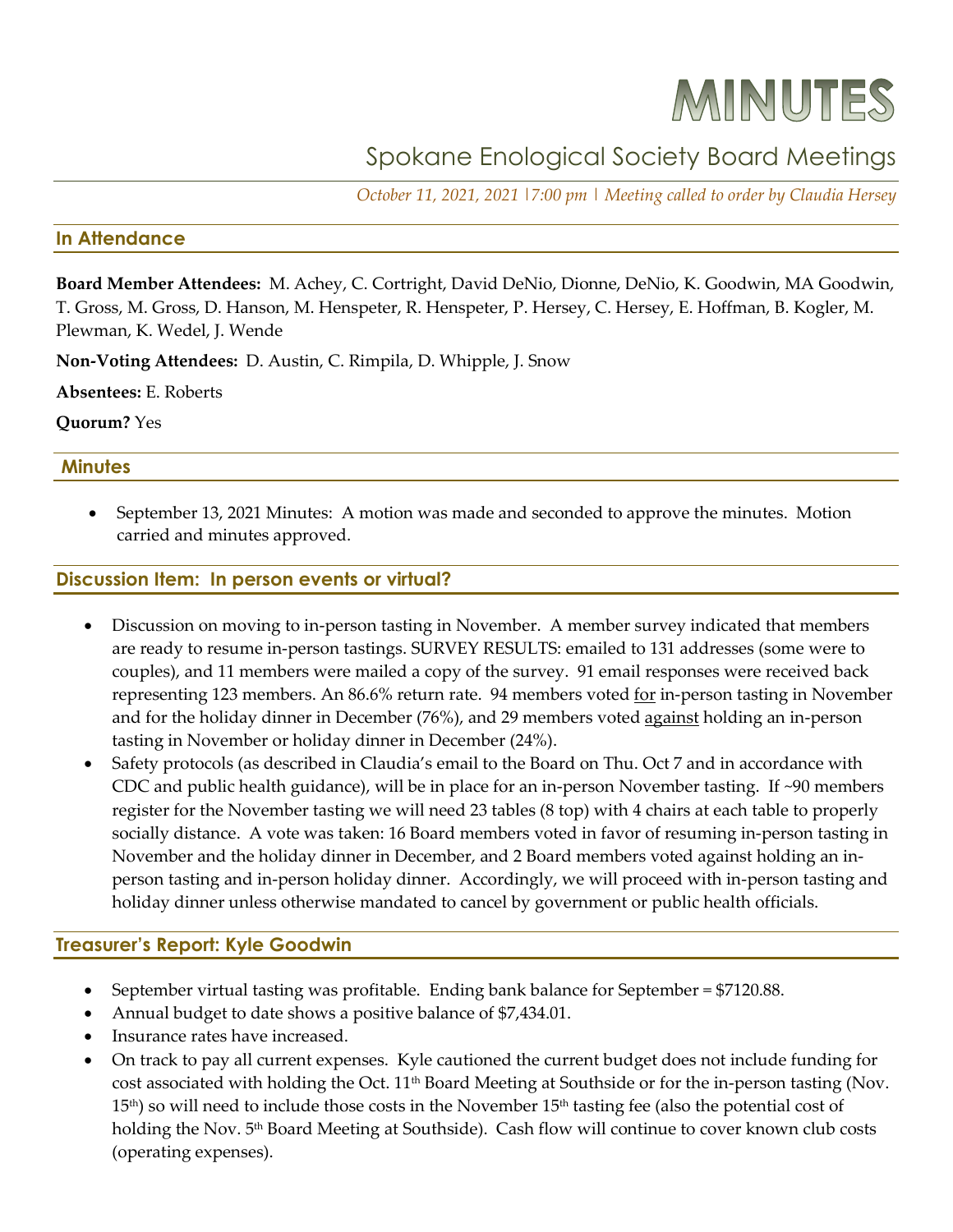# **Membership Report: Deb Austin**

• There are 170 members including two new members who joined the club in September.

**Tasting Programs Support: Paul Hersey | Dave Whipple**

- The theme for the November tasting is SIP SIP HOORAY (Bubblies).
- Canned wines are still under consideration for a future tasting event.

# **Special Events: Eva Roberts**

• The Holiday Dinner is scheduled for Dec. 13, 2021 at the Spokane Club.

# **Extra Special Events: Deby Hanson**

- Deby worked with Bridgeport Winery to schedule a tasting but in lieu of several factors was postponed.
- Extra Special Events are on hold until regular in-person tastings are shown to be successful. Tentatively looking to schedule an event in January – February 2022 timeframe.

# **Food Committee: Barb Kogler | Jody Wende**

• Food committee will be asked to put together cold trays for the November tasting event.

# **Glasses | Linens | Swag Bags, etc.: Dionne DeNio**

- Be aware the Blue Ribbon table linen order may be higher than usual if ordering for 23 tables.
- The current inventory of glasses and swag bags meets needs.

# **Membership Recognition: Dionne DeNio**

No Report.

**Education Director: Dr. Jeffery Snow**

• Dr. Snow invited to present a four (4) minute educational presentation at the November tasting. He declined preferring to write the education column in the WineMinder.

# **AV/Entertainment/Internal Auditor: Terry Gross**

• No report.

# **Vice President Report: Kris Wedel**

• Claudia asked if VP Wedel will backfill at the November tasting to make sure food / pouring work is covered.